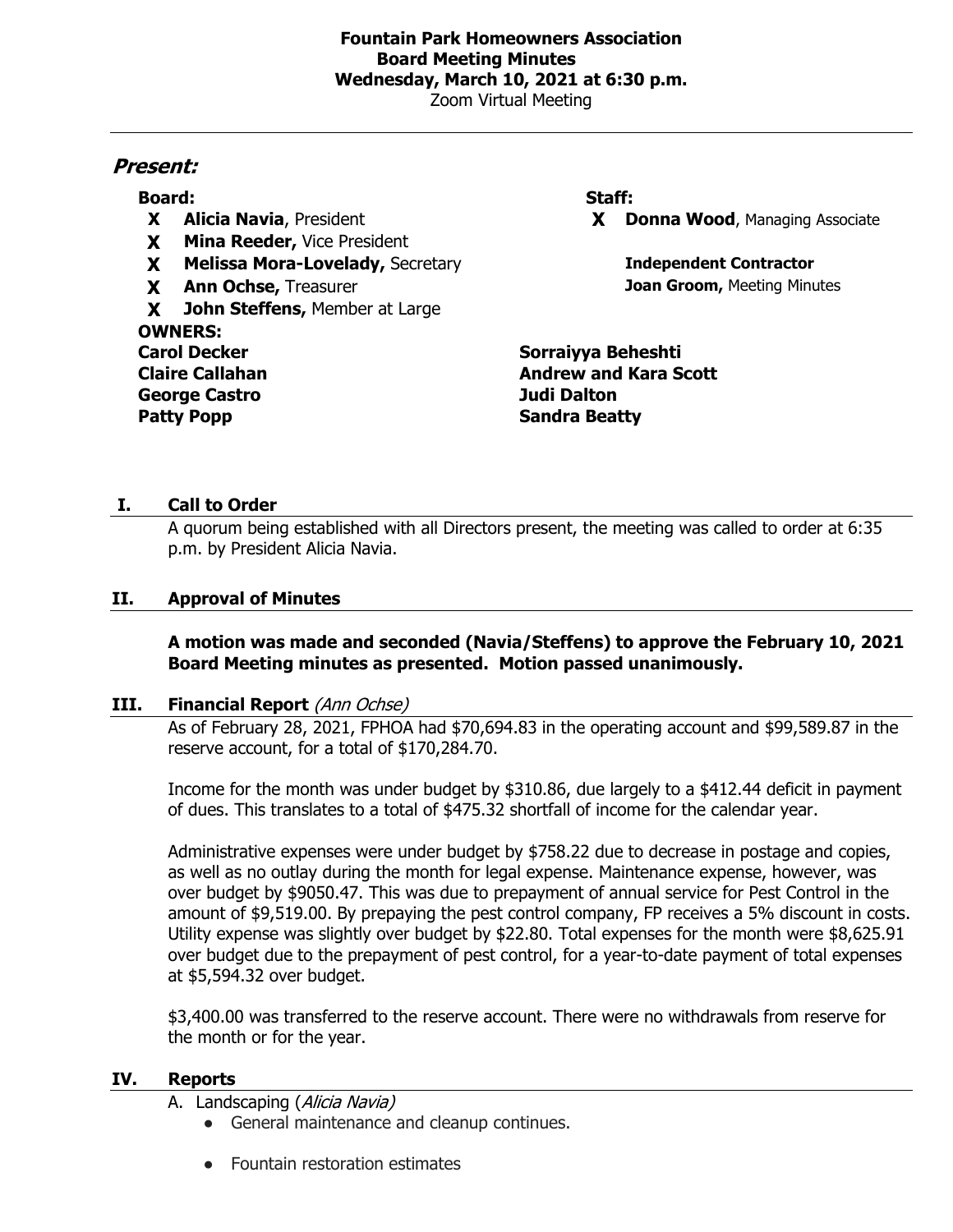$\circ$  Zona Fountains - \$845.07 – Alicia contacted 3 contractors and received one bid from Zona. \$600 is labor for resealing pool and cosmetic repair. The bottom of the pool has several cracks. There are several areas where the pedestal and balls have separated, thus the mortar repair. New silicone will be added to the tiers. Once we give him the OK, he can do it in 2-3 days.

## **A motion was made and seconded (Ochse/Navia) to accept Zona Fountain bid of \$845.07 to repair the fountain. After discussion by the Board, motion was open to the floor. Motion passed.**

- o Alicia will call and check on the warranty.
- Replacing plants at entrance islands
	- $\circ$  The reserve account has \$2,500 for landscaping improvements.
	- $\circ$  Claire committee would like to purchase plants for west entrance islands. We agreed to a selection of plants that would do well in AZ and require little water. Plants will be purchased at Mesquite Valley Growers.
	- $\circ$  Landtamers will begin planting first island March 15 \$245, plus tax cost for plants. Photos of the different plants were shown. Martin of Landtamers crew agreed all the plants are viable in this climate. Second island planted on March  $24<sup>th</sup>$  - \$446, plus tax; total for 18 plants \$691 plus tax.
	- $\circ$  Patty Popp inquired if there was information given regarding javelina or other animals having an appetite for these plants. Response was no.

## **A motion was made and seconded (Ochse/Navia) to approve purchase of 18 plants for two islands from Mesquite Valley Growers not to exceed \$800. After the Board discussion, motion was open to the floor. Motion passed.**

- B. Pool (Alicia Navia)
	- ROC onsite inspection was Feb 16. Two weeks later they issued a directive for Imperial to repair deck and drain covers. Imperial has until April 7 to complete the work. They arrived unannounced on 3/10. They removed and widened one channel drain section, left new material and will be coming the next day to finish. Alicia asked about the deck repair, but the rep from Imperial didn't know about it. We may not be able to open the pool on April 1 if they have not finished. Alicia will check if the pool can open before inspection.
	- As long as we adhere to CDC quidelines, we should be able to open for swim season. We will need to test the pool on the 4 days Worry Free does not come. We need additional volunteer water testers. They will do another training session and we will heat the pool as needed.
	- Pool furniture
		- $\circ$  Most cost effective was Costco \$973 for 4 chairs, limited warranty. Photos were shown. Next least expensive were sling chairs for \$1,500 with warranty.
		- $\circ$  Alicia prefers a company that specifies a warranty. We need them to be commercial grade and preferably not plastic/resin frames. They will be in the sun and likely end up in water at some point.
		- $\circ$  Melissa said warranty is based on regular maintenance. Alicia suggested asking the cleaning company to add monthly cleaning of the pool chairs to their list of tasks. Question if fabric can be replaced if it doesn't last. Alicia had researched replacing fabric on current chairs and it was expensive compared to cost of a new chair.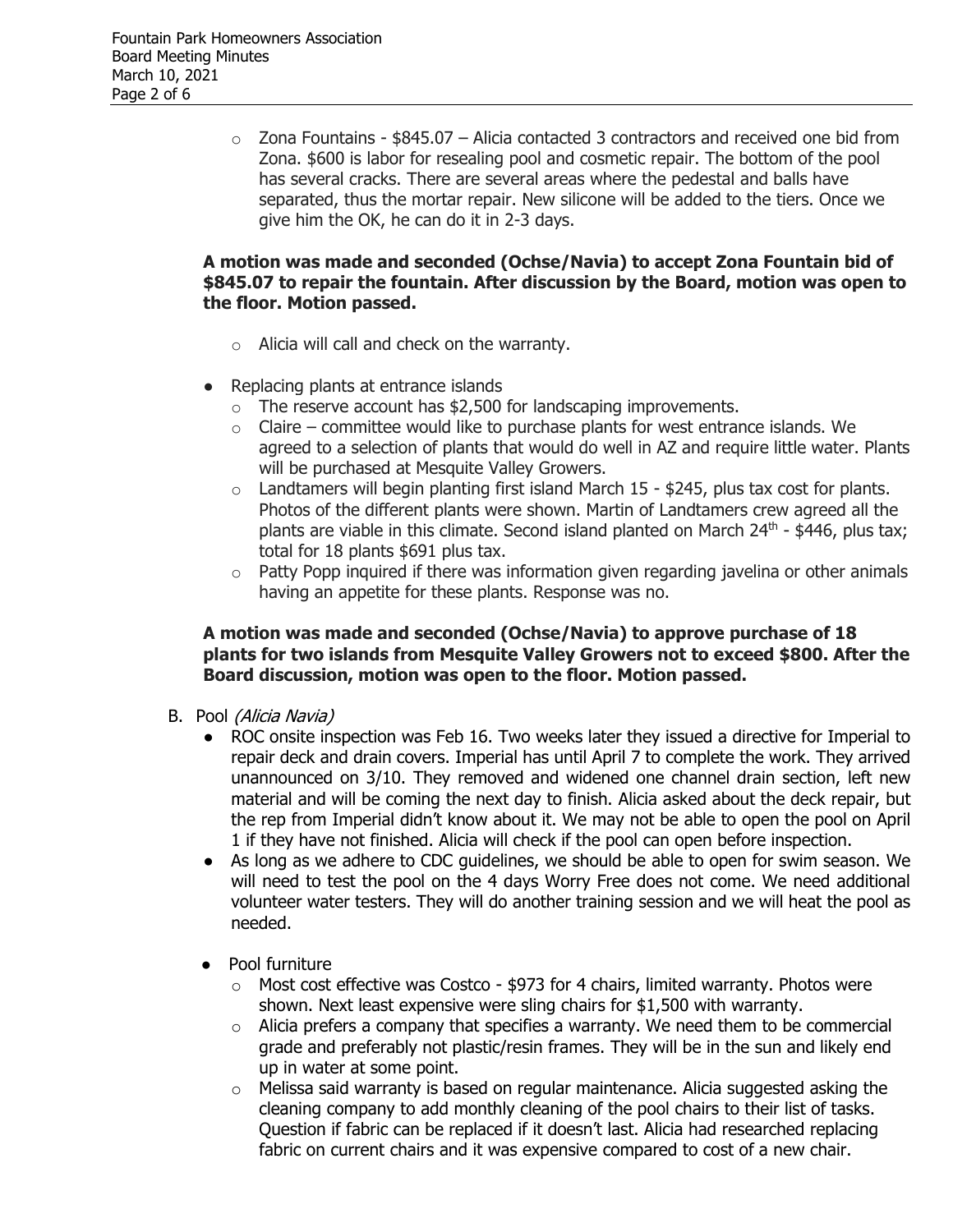- $\circ$  Ouestion asked about HOA having a Costco card and who would actually pay Costco. No card presently.
- o Donna said in other HOAs the Pool Committee cleaned the furniture once a month. There is a company in Tucson that will replace nylon mesh material for a couple of hundred dollars.
- $\circ$  If lounge chairs are not cared for, they look bad after a year.
- $\circ$  Alicia proposed delaying the decision until April, when we should have all needed prices.
- Proposals for grassy area modification
	- $\circ$  Alicia and Donna contacted 7 contractors and received 1 bid from Landtamers. Since there are no bids for comparison, Donna suggested we look at this later in the year together with the 2<sup>nd</sup> survey results added to the project. Then contractors might be more interested in a larger project.
- Committee to meet to review COVID related pool use guidelines
	- $\circ$  CDC Pool Guidelines remain the same for 2021 so the committee agreed a meeting wasn't necessary at this time.
- C. Security (John Steffens)
	- No significant activity. Street racing has calmed down.
	- A reminder to check exterior lights are on in the evening as they provide lighting at night.
- D. Hospitality (Kara Scott)
	- We have one new homeowner to greet.
- E. ACC (Mina Reeder)
	- Lot 58 security gate installation for front door. There is no objection to the gate, but Mina would like some things in front of the house be taken care of first. Donna remarked that the decision should just be about the gate request. Although color is reported to be weather corral, there was no certainty this will be the color.

## **A motion was made and seconded (Reed/Ochse) to approve security gate for Lot 58 contingent upon gate being painted black or approved color. After discussion by the Board, motion was open to the floor. Motion passed.**

- F. Newsletter (Sorraiyya Beheshti)
	- Reports for December *Splash* edition are due to Sorraiyya by 4 PM Sunday, March  $14<sup>th</sup>$ .
- G. Compliance (M. Lovelady)
	- No report.
- H. Recreational Committee (Kara & Andy Scott)
	- $\bullet$  2<sup>nd</sup> community survey 113 responses
		- $\circ$  Ramada #1
		- $\circ$  Sports Court #2
			- Fence surrounding ramada(s) split 50% no/49% yes
		- o No extra charge from Survey Monkey as both surveys were within 30 days.
		- Per 1<sup>st</sup> survey, Sports Court refers to half basketball and pickle ball courts.
			- o Powerpoint presentation on half basketball and pickle ball courts from a few years ago is still available and will be provided to Donna for April meeting.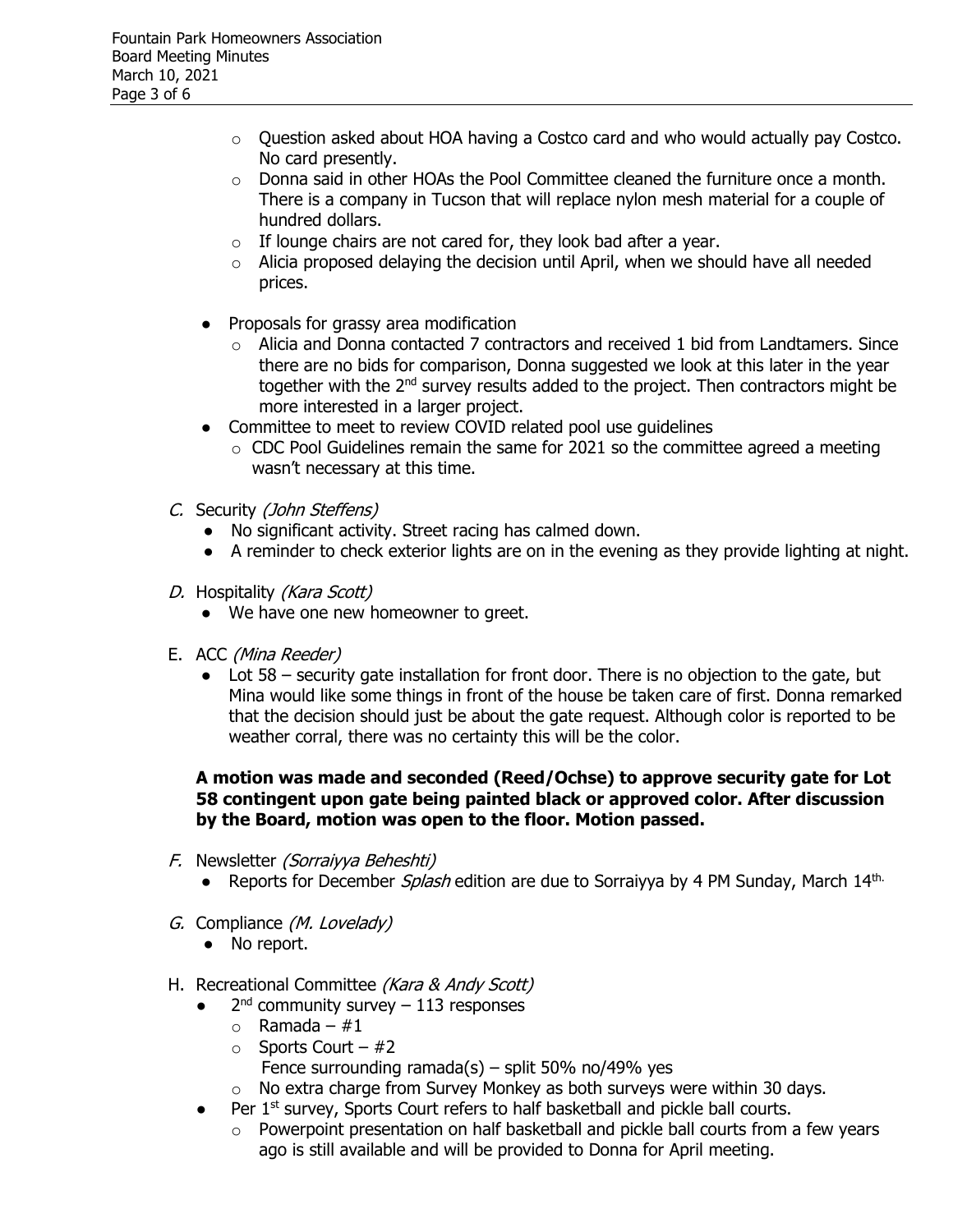# I. Management (Donna Wood)

| In Escrow                                        |                                   |          |                                                             |                        |                       |  |  |  |  |
|--------------------------------------------------|-----------------------------------|----------|-------------------------------------------------------------|------------------------|-----------------------|--|--|--|--|
| Escrow Date:                                     |                                   |          |                                                             |                        |                       |  |  |  |  |
| New Owner                                        | Unit Address 1                    | Lot<br># | <b>Previous Owner</b>                                       | <b>Process</b><br>Date | <b>Escrow</b><br>Date |  |  |  |  |
| <b>Richard &amp; Eugenia</b><br><b>Patterson</b> | <b>1808 N Fountain Park</b><br>Dr | 109      | <b>Eileen</b><br><b>McFeaters &amp;</b><br>Virginia Stopera | 2/26/2021              | 2/17/2021             |  |  |  |  |

#### **February 2021 Financials**

| \$170,284.70 |
|--------------|
| \$99,589.87  |
| \$70,694.83  |
|              |

#### **Expenses:**

**Administrative: Under budget by \$758**. No legal fees this month or in January. However, the bill for the legal opinion from David MacEvoy is \$315. The un-budgeted meeting expense is \$20.55 for the Survey Monkey. Postage and copies were under budget by \$87.10.

**Maintenance: Over budget by \$9,050.** Key areas over budget: M&R fountain \$105, Landscape irrigation \$75, Pest Control paid in advance \$9,519 (but will balance out for the year). **Utilities: Running within \$20 of budget.** 

**Total Operating Expenses for February were over budget by \$8,315** mainly due to payment of Pest Control services to take advantage of the discount.

#### **Reserve Contribution: \$3,400.**

**Reserve Account Expenses:** No monies were spent from the Reserve Account.

#### **Miscellaneous**

Worked with Kara and Melissa on community emails for survey II.

#### **Legal Opinion on short term rentals**

You received the legal opinion from David MacEvoy on short term rentals. A case in Texas set precedent that owners could legally rent out their homes. I have attached it.

#### **CC&Rs, ARTICLE II, Section 2.3 Renting, page 7**

"Each Owner has the right to lease or rent his/her lot. Each tenant shall comply with the governing documents. Each owner is responsible for the actions of the tenant. It shall be a material default in any lease if a tenant violates any provision of the governing documents."

#### **There are no time restrictions noted in the documents.**

I went through the directory and found 18 owners who have a different address than their homeowner address [ this does not include a few folks who live here and have PO boxes]. I believe there may be two of those who use this as their winter home and not a rental. So I believe there are 16 ppl who are renting their homes, less than 10%.

# **CC&Rs, ARTICLE X, Section 10.2 Amendments**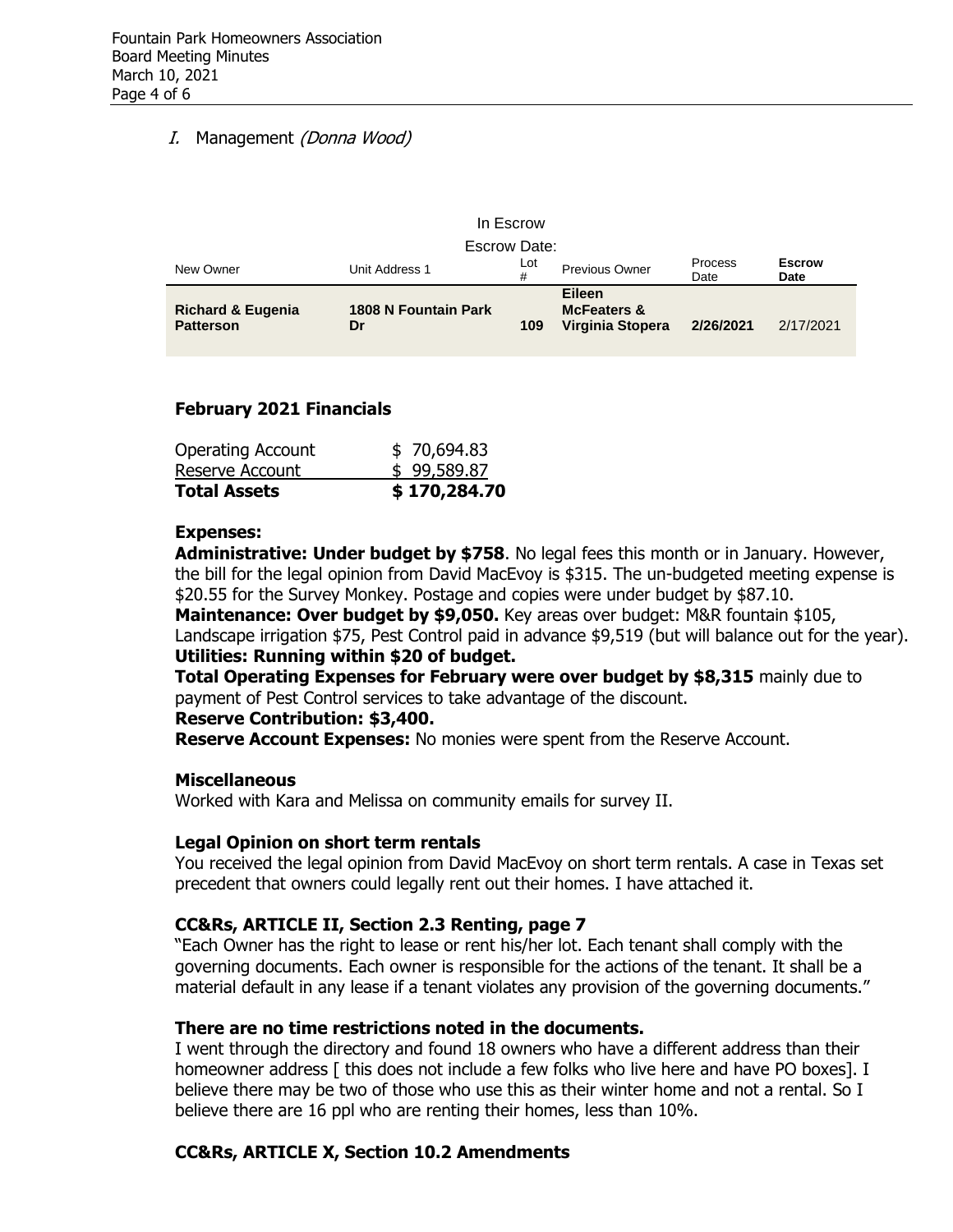This declaration may be amended by an instrument in writing, signed and acknowledged by the President and Secretary of the Association, certifying that such amendment has been approved by the vote or written consent (with or without an Association meeting, subject, however, to the voting rights set forth in Section 5.1.4) of the ten Owners of at least two-thirds (2/3) of the Dwelling Units and such amendment shall be effective upon its recordation with the Pima County Recorder.

**I am currently getting proposals from additional HOA law firms. Goldschmit/Shupe and David MacEvoy have both given \$5K price for updating CC&Rs & By-Laws as described below.**

#### **As was stated in the November board meeting:**

#### **Updating the CC&RS & By-Laws**

- Updating the CC&Rs
	- o \$5000 NTE price should include the following:
		- Create a first DRAFT of updated and restated CC&Rs
		- Updating the By-Laws and creating a DRAFT
		- Submit to Board/Review Committee
		- **.** Have an in person or Zoom meeting with Carolyn to review both documents
		- 2 nd DRAFT or Blue line documents created from review meeting
		- Create a cover letter and ballot for the community vote.

We can use Election Buddy for \$19 for this vote. Doing a total revision of the CC&Rs would allow us to include the Perimeter Wall Policy, update about signage and updates that comply with current AZ Revised Statutes.

#### **Miscellaneous Issues**

I have worked with Alicia to TRY to solicit vendors for proposals for the conversation of the grassy pool area. I have received two "rejections and no answer on a 3<sup>rd</sup> vendor.

J. FP Streets Reconstruction Committee (Ann Ochse)

 The Street Reconstruction Committee continues to be hopeful that the Mayor's support will help our cause. We are continuing to research the history of Fountain Park in order to have information that will make our development stand out from other areas in need of street reconstruction. The committee decided not to pursue becoming a Neighborhood Association because it would, in many ways, duplicate what we have and may pose some legal issues.

 It would be helpful if others would watch for information pertinent to city streets and let either Carol West or Ann Ochse know. If anyone has potholes they should call 520-791-3154 and report them.

#### **V. New Business**

A. Revision of Governing Documents

- Bids from Carpenter/Hazelwood and Goldschmidt/Shupe.
- The By-Laws are 20 years old and out of compliance with current state and local laws. Once we have all the figures, we need to decide on an attorney for a complete rewrite. Cost estimate is between \$5,500-\$7,500.